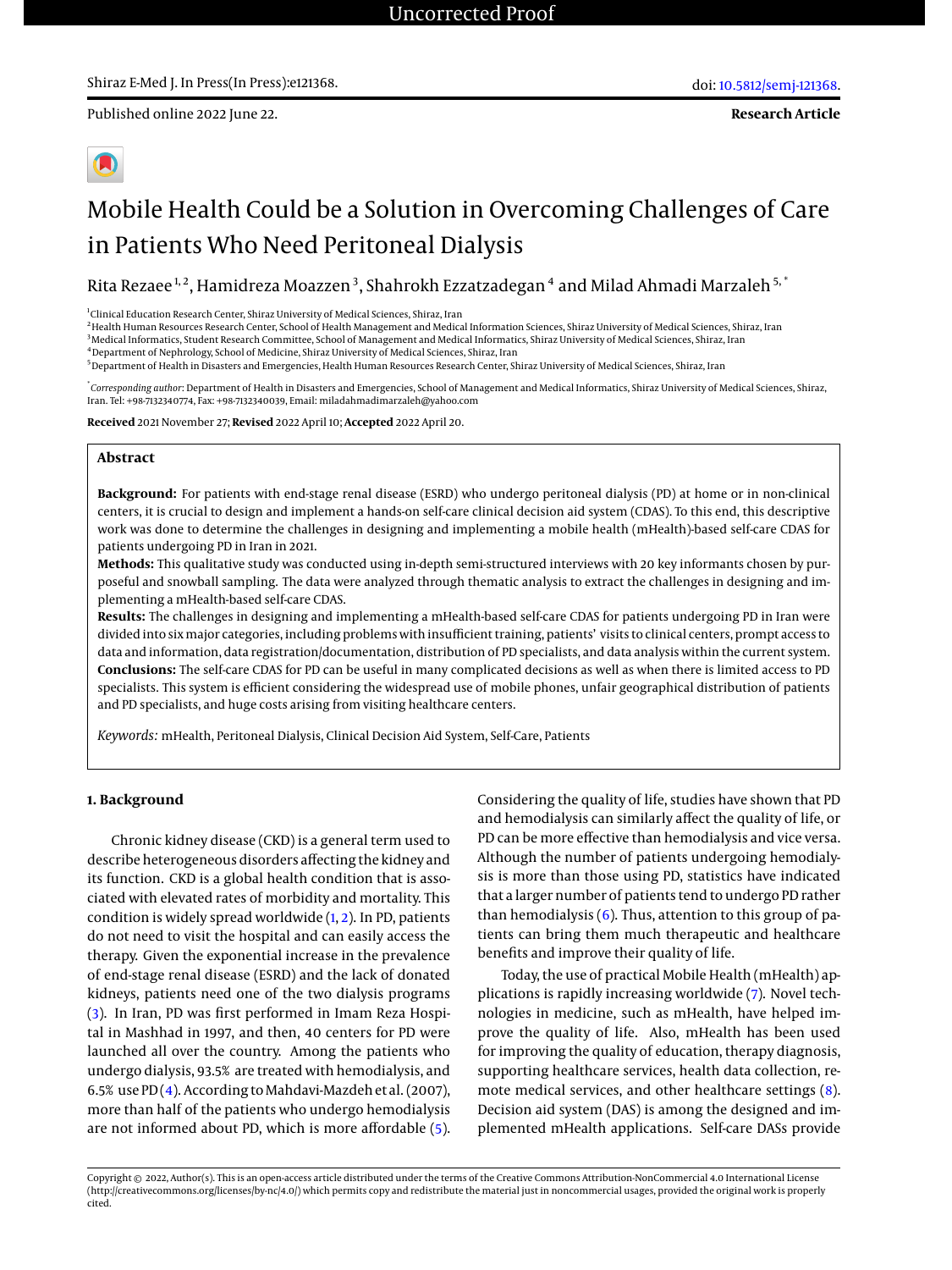appropriate data and information to patients for improving their clinical performance and their disease implications. These systems are equipped with many tools for many applications, including alarms, reminders, clinical guidelines, reports, training, set of instructions, drug interactions, patient data dashboards, and diagnostic supports. Given many patients' lack of access to specialists for receiving urgent necessary instructions for taking self-care measures, the need for a system to help decision-making under various conditions is strongly perceived [\(9\)](#page-4-8). The above topics are also valid for patients undergoing PD [\(10-](#page-4-9) [12\)](#page-4-10).

Outpatient PD is a therapy for patients with chronic renal failure in many countries. In Iran, this technique has been recently taken into consideration. The present study aimed to assess the efficacy of persistent PD therapy in patients using this technology in Iran as well as to investigate the side effects of surgery and non-invasive techniques on patients and ways to prevent them. The results indicated that the development of CDASs could help diminish many problems encountered by these patients.

Considering the abovementioned issues and the fact that patients often undergo PD at home and/or in nonclinical centers, it is crucial to design and implement a selfcare CDAS for these patients.

#### **2. Objectives**

The present descriptive work was conducted in 2021 to study the challenges in designing and implementing a mHealth-based self-care CDAS for patients undergoing PD in Iran.

## **3. Methods**

In this qualitative-descriptive work conducted in 2021, the data were gathered through interviewing key informants and patients with ESRD who underwent PD as a kidney replacement method. The data were analyzed through thematic analysis to extract the challenges in designing and implementing a mHealth-based self-care CDAS for patients undergoing PD.

## *3.1. Participants*

In-depth and semi-structured interviews were conducted with kidney specialists, information technology (IT) experts, and patients undergoing PD. The participants who were rich in information were recognized and chosen through purposeful and snowball sampling. Then, they were informed about the study objectives, and their written informed consent forms were obtained. The study's inclusion criteria were having at least a BSc degree, having

work experience in taking care of patients requiring PD, and showing a willingness to cooperate. The participants were named #1, #2, and so on, and no names were included in the demographic forms. The qualitative data were analyzed through thematic analysis.

## *3.2. Data Collection*

In-depth and semi-structured interviews were conducted with key informants. In these interviews, the specialists and key informants were asked to discuss the challenges in designing and implementing a mHealth-based self-care CDAS for PD patients. The main question of the semi-structured interviews was about "the challenges in designing and implementing a mHealth-based self-care CDAS for patients undergoing PD," which was followed by such probing questions as "how," "why," and "explain more." The questions were altered according to the analysis of the initial interviews. Other aspects of the interviewees' opinions were also covered during the interviews, and other probing questions were asked. Totally, 20 interviews were done by the researcher with 20 specialists. The interviews were ended following data saturation. Each interview lasted for 30 to 90 minutes. To avoid any potential mistakes in recording the voices, the interviews were recorded with two separate tape recorders and were transcribed immediately.

### *3.3. Data Analysis*

The data were concurrently gathered and analyzed. All the interviews were immediately transcribed word-byword. The researchers had taken notes during the interviews, as well. The data were analyzed through thematic analysis, which consisted of six steps, including (1) mastery of data; (2) formulating initial codes; (3) searching for categories; (4) revising the categories and sub-categories; (5) defining and naming the categories and sub-categories; and  $(6)$  reporting  $(13)$ . If required, the interviews were submitted to the participants to alter and/or reform any mistakes and add any required points. Then, the texts of the interviews were analyzed, codes and categories were classified, and sub-categories were extracted. A total of 170 codes were ultimately extracted following the analysis of the interviews, which were divided into six categories and 12 subcategories.

## *3.4. Rigor*

Guba and Lincoln's [\(14\)](#page-4-12) criteria were utilized to ensure the validity and accuracy of the qualitative data, which included trustworthiness, transformability, dependability, and confirmability. In doing so, the interviews were analyzed several times. In addition, the texts of the interviews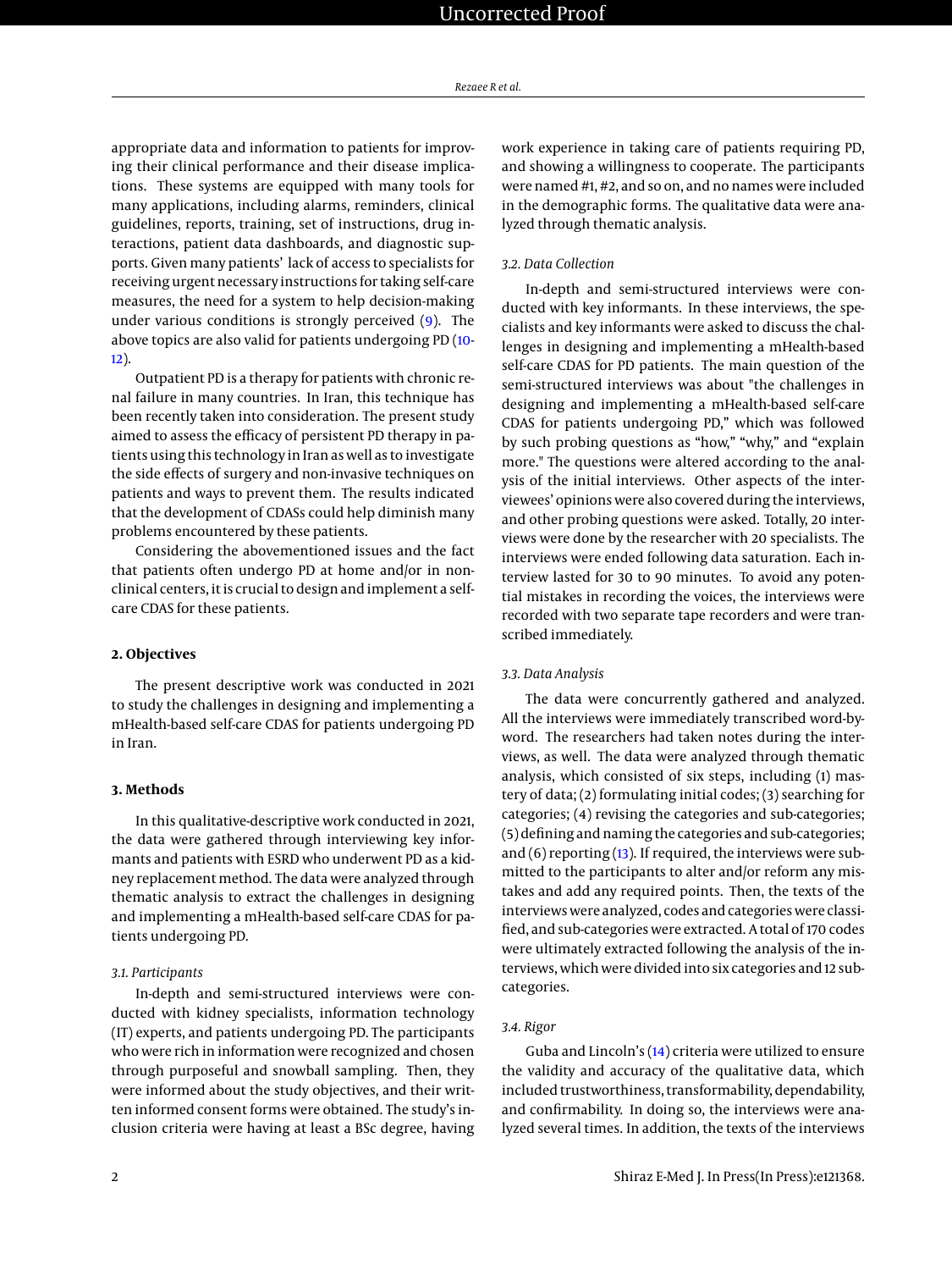were delivered to the participants for any required correction or completion. Various approaches were also used for coding. Finally, the interviews were analyzed by an expert in qualitative studies.

#### *3.5. Ethical Considerations*

Permissions and letters of recommendation were received from the Director of the Research Deputy of the School of Management and Medical Information Sciences, Shiraz University of Medical Sciences (SUMS). Confirmations were also received from the security office of the university.

The researchers presented themselves to the participants, explained the study objectives, assured them about the confidentiality of their data, and selected those who were willing to cooperate. Other ethical considerations included (1) receiving signed consent forms from the specialists and patients; (2) ensuring the participants about receiving the results; if required, (3) respecting ethical considerations for the confidentiality of the data; (4) acknowledging all the individuals contributing to the research; and (5) obtaining permissions from the Ethics Committee of the university (Ethical Code: IR.SUMS.REC.1395.S46).

### **4. Results**

Among the participants (specialist, technician, and patient), seven cases were male. The mean age of the participants was 33.58 years. Additionally, the kidney specialists had 7.31 years of work experience. The demographic and carrier information of the participants has been presented in [Table 1.](#page-2-0)

The challenges in designing and implementing a mHealth-based self-care CDAS for patients undergoing PD in Iran were classified into six major categories, including problems with insufficient training, patients' visits to clinical centers, prompt access to data and information, data registration/documentation, distribution of PD specialists, and data analysis within the current system. The sub-categories are presented in [Table 2.](#page-3-0)

A summary of the points described by the specialists is presented below:

A 41-year-old male specialist of renal disorders stated: "Not visiting clinical centers is one of the leading problems of therapy teams, which occurs due to huge costs, traffic, difficulty with commuting, and distance. In some cases, patients visit clinical centers under urgent and chronic conditions that hinder ambulatory treatment."

A 41-year-old female Health Information Management (HIM) expert declared: "Given that kidney failure is a chronic condition and the patient's status should be monitored at various times, the current system does not allow

<span id="page-2-0"></span>

| Table 1. Demographic and Carrier Information of the Participants |         |
|------------------------------------------------------------------|---------|
| <b>Variables</b>                                                 | No. (%) |
| Gender                                                           |         |
| Male                                                             | 7(35)   |
| Female                                                           | 13(65)  |
| <b>Marital status</b>                                            |         |
| Single                                                           | 6(30)   |
| Married                                                          | 14(70)  |
| <b>Education level</b>                                           |         |
| <b>BSc</b>                                                       | 8(40)   |
| PhD                                                              | 4(20)   |
| Specialist                                                       | 8(40)   |
| <b>Field of study</b>                                            |         |
| Health Information Management Specialist                         | 6(30)   |
| Kidney specialist                                                | 6(30)   |
| <b>Nurse</b>                                                     | 2(10)   |
| Others (patients)                                                | 6(30)   |

examining the conditions of individual patients because all the items related to the patients are not recorded continuously."

A 41-year-old female renal disorder specialist asserted: "One of the main limitations of treating CKD is the geographical distribution of specialists. Specialists often work at certain clinical centers, and patients at other centers are deprived of their knowledge and experience. This is another problem of the current system."

A 52-year-old patient mentioned: "Since data are registered by patients and/or their families, the accuracy of the recorded data is uncertain due to insufficient training."

A 44-year-old female nurse maintained: "Lack of instant access to physicians and medical staff for asking questions had caused some problems in self-care settings."

#### **5. Discussion**

Given that mobile system, such as smartphones, tablets, and Personal Digital Assistants (PDAs), are an integral part of human lives, they can be utilized to effectively proceed with self-care programs. Global smartphone users exceeded one billion in 2012 [\(15\)](#page-4-13). With the advent of the internet and mobile systems and their extension in various fields, such as health sectors, many users tend to use applications based on intelligent digital systems. Today, mobile technologies have been extensively developed so that they have enabled using healthcare services for chronic diseases beyond hospitals [\(16\)](#page-4-14). In this context,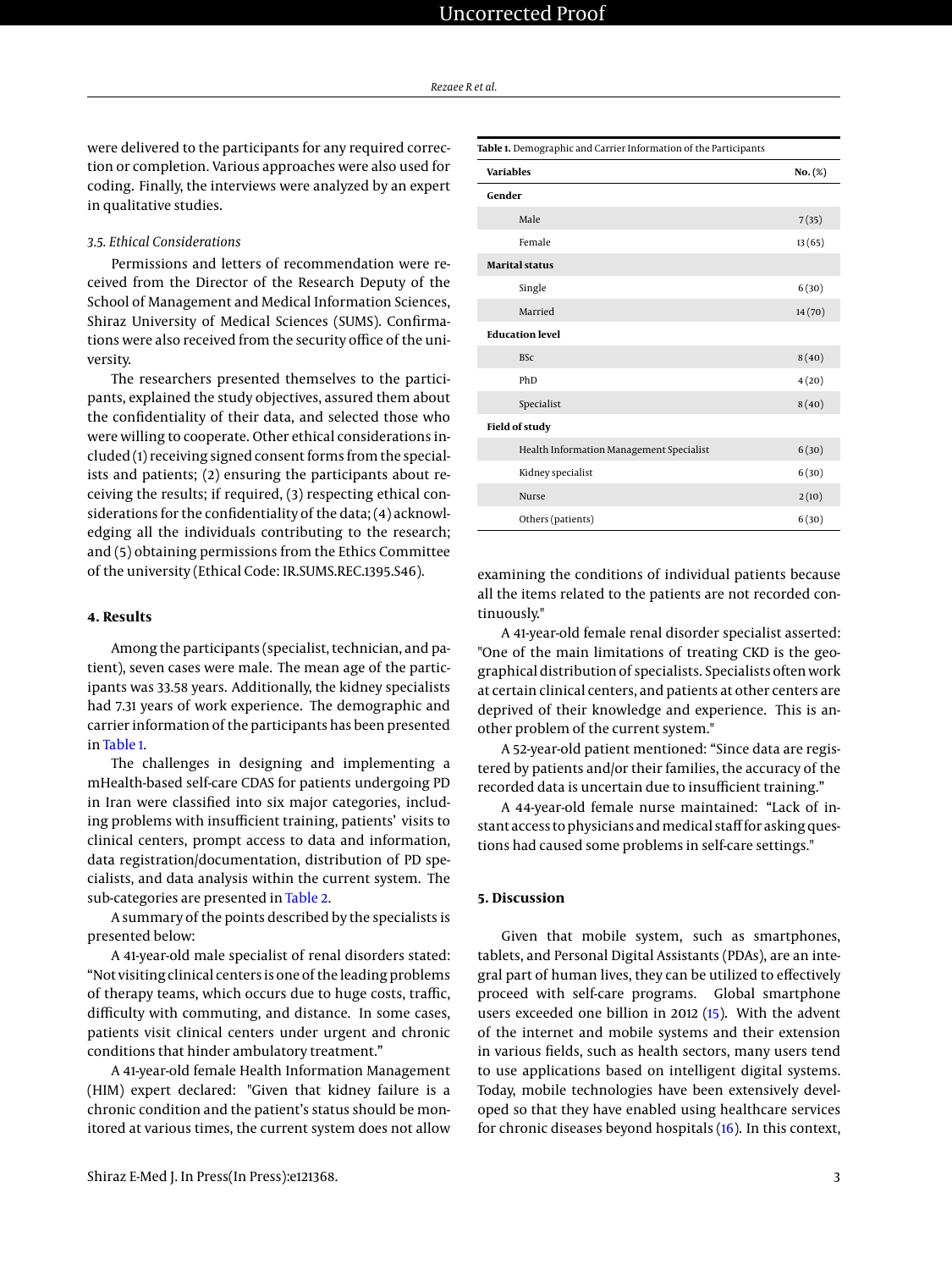| Category                                              | Sub-category                                                                                         |  |
|-------------------------------------------------------|------------------------------------------------------------------------------------------------------|--|
| Problems with insufficient training                   | Insufficient training due to the paucity of time and human forces                                    |  |
|                                                       | Patients' unawareness of the critical points of their diseases                                       |  |
|                                                       | Mistakes in measuring the volume of output liquids to be registered in daily<br>records              |  |
| Problems with patients visiting the clinical centers  | Not visiting clinical centers due to huge costs, traffic, difficulty with commuting,<br>and distance |  |
|                                                       | Excessively visiting clinical centers due to obsession                                               |  |
| Problems with prompt access to data and information   | The current system's failure to respond to questions about the disease                               |  |
|                                                       | No prompt access to physicians and medical staff                                                     |  |
| Problems with data registration                       | Errors in recording data in terms of accuracy                                                        |  |
|                                                       | The lack of form(s) for the on-time recording of emergencies                                         |  |
| Problems with the distribution of PD specialists      | Geographical distribution of specialists                                                             |  |
| Problems with data analysis within the current system | Failure to monitor the patients' statuses individually and continuously                              |  |
|                                                       | Failure to monitor patients in the current analysis system                                           |  |

<span id="page-3-0"></span>**Table 2.** The Categories and Sub-categories of the Results Obtained from Interviewing the Participants to Extract the Challenges Which Necessitate Designing and Implementing A Mhealth-Based Self-Care CDAS for Patients Undergoing PD in Iran

applications based on mobile digital devices have been designed and implemented as a new area of electronic health (e-health), which is known as m-health. The m-health is well-known among healthcare users and providers [\(8\)](#page-4-7). The use of patient-oriented applications that provide clinical services and guidelines through telecommunication can decrease problems with access to specialists and consultants during emergencies through software and applications. The use of m-Health technologies is a way to overcome such barriers.

In the present patient-directed study, the use of special DASs helped patients undergoing PD in their attempts for self-care and self-management. Stevens reported that the implementation strategy was based on both the person and the location, but this issue was not taken into consideration in the present investigation [\(17\)](#page-4-15).

Griva et al. (2017) conducted a study titled "Perspectives of Patients, Families, and Health Care Professionals on Decision-Making about Dialysis Modality-the Good, the Bad, and the Misunderstandings!" to determine the factors influencing decision-making about dialysismodality by integrating the perspectives of patients, their families, and healthcare professionals within an Asian population. That study was conducted on 59 participants, including predialysis patients, dialysis patients, caregivers, and healthcare professionals, using semi-structured interviews to explore the decision-making process as well as their views about various dialysis modalities. The data were thematically analyzed using NVivo9 software (QSR International, Doncaster, Australia) to assess the barriers and facilitators of various dialysis modalities and decisional support demands. The results indicated the necessity to expand the focus of pre-dialysis training to the family as the unit of care and provide interaction opportunities with dialysis patients and peer-led learning [\(18\)](#page-5-0).

Diamantidis et al. (2014) evaluated the feasibility of an m-Health application designed for using medications by patients suffering from CKD. That cohort study was conducted on 20 CKD patients who were at the pre-dialysis stage with the estimated Glomerular Filtration Rate (eGFR)  $< 60$  mL/min/1.73 m<sup>2</sup>. The patients were divided into two groups and were trained before using m-Health tools. The first group received SMS services, while the second group was provided with an application used in personal digital devices and smartphones. In the second group, the patients sent their questions to the central server and received such answers as "it is safe," "it is not safe for CKD," "use carefully," "talk with your healthcare provider," and "error" for wrong inputs. The patients were required to register both questions and responses in the system. The results showed satisfaction among the patients in both groups, but the rate of satisfaction was slightly higher in the second group than in the first group [\(19\)](#page-5-1).

Another limitation in the treatment of CKD patients is the number of specialists and their geographical distribution. These specialists normally work at certain centers, and even countries and other centers are deprived of their knowledge and experience [\(20\)](#page-5-2). Given the rise in the number of patients and limited access to specialists, taking care of patients with such chronic conditions as CKD and diminishing costs are among the major global concerns [\(21,](#page-5-3) [22\)](#page-5-4). Furthermore, training patients and self-care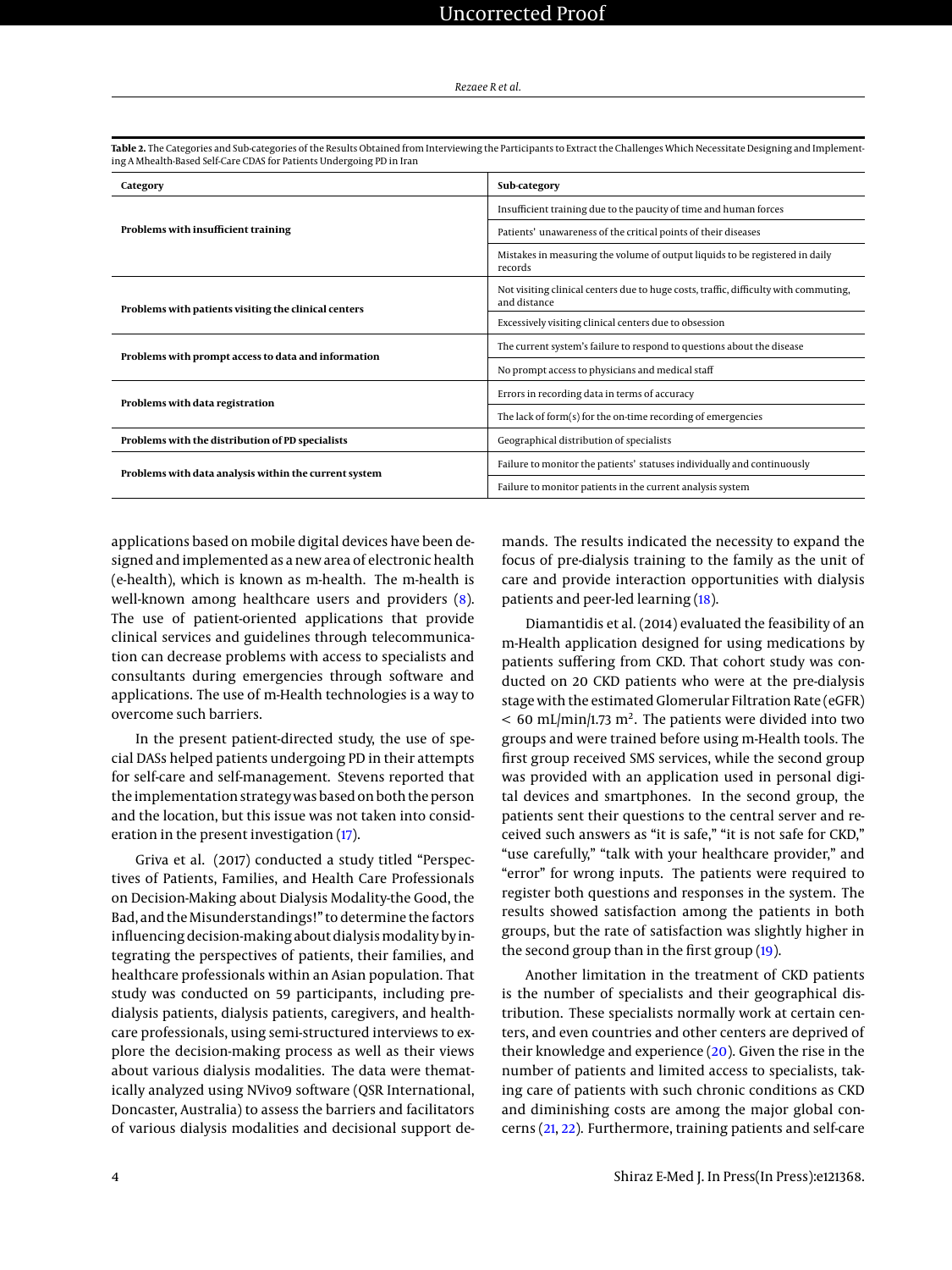activities have been recommended following state policies and health programs for effective medical interventions  $(10, 12)$  $(10, 12)$  $(10, 12)$ .

As a limitation, the researchers failed to interview all specialists, but they attempted to effectively interact with specialists to extract the maximum useful data from the interviews.

Future studies are recommended to evaluate self-care systems in a patient-directed manner, (1) design an application for other smartphone operating systems, especially IOS, using Xamarin programming language that enables altering the platform for running the system applications; and (2) add the foremost qualitative clinical factors of PD, including edema and appetite to the system in order to enable more accurate recommendations by defining qualitative measurements.

# *5.1. Conclusion*

The self-care CDAS for PD can be helpful in various complicated decisions as well as when there is limited access to PD specialists. This system can be effective considering the widespread use of mobile phones, unfair geographical distribution of patients and PD specialists, and huge costs arising from visiting healthcare centers. M-health apps should be designed and tested that they can be helpful or not in reducing the problems. However, extensive studies are needed to confirm these hypotheses.

## **Footnotes**

**Authors' Contribution:** RR and OP were responsible for the study conception and design. RR and MAM supervised the whole thesis. All authors prepared the first draft of the manuscript. All authors did the results analysis and supervised the study. All authors have read and approved the final manuscript.

**Conflict of Interests:** The authors declare that they have no competing interests.

**Data Reproducibility:** The data presented in this study are openly available in one of the repositories or will be available on request from the corresponding author by this journal representative at any time during submission or after publication. Otherwise, all consequences of possible withdrawal or future retraction will be with the corresponding author.

**Ethical Approval:** The Ethics Committee of Shiraz University of Medical Sciences approved this study (approval ID: IR.SUMS.REC.1395.S46).

**Funding/Support:** This study was derived from a master thesis in Medical Informatics approved by the Shiraz University of Medical Sciences (code: 789981). This research

did not receive any specific grant from funding agencies in the public, commercial, or not-for-profit sectors.

**Informed Consent:** Informed consent was obtained from all individual participants included in the study.

## **References**

- <span id="page-4-0"></span>1. Hosseinpanah F, Kasraei F, Nassiri AA, Azizi F. High prevalence of chronic kidney disease in Iran: a large population-based study. *BMC Public Health*. 2009;**9**:44. doi: [10.1186/1471-2458-9-44.](http://dx.doi.org/10.1186/1471-2458-9-44) [PubMed: [19183493\]](http://www.ncbi.nlm.nih.gov/pubmed/19183493). [PubMed Central: [PMC2658666\]](https://www.ncbi.nlm.nih.gov/pmc/articles/PMC2658666).
- <span id="page-4-1"></span>2. Kovarik JJ, Morisawa N, Wild J, Marton A, Takase-Minegishi K, Minegishi S, et al. Adaptive physiological water conservation explains hypertension and muscle catabolism in experimental chronic renal failure. *Acta Physiol (Oxf)*. 2021;**232**(1). e13629. doi: [10.1111/apha.13629.](http://dx.doi.org/10.1111/apha.13629) [PubMed: [33590667\]](http://www.ncbi.nlm.nih.gov/pubmed/33590667). [PubMed Central: [PMC8244025\]](https://www.ncbi.nlm.nih.gov/pmc/articles/PMC8244025).
- <span id="page-4-2"></span>3. Beladi Mousavi SS, Hayati F, Valavi E, Rekabi F, Mousavi MB. Comparison of survival in patients with end-stage renal disease receiving hemodialysis versus peritoneal dialysis. *Saudi J Kidney Dis Transpl*. 2015;**26**(2):392–7. doi: [10.4103/1319-2442.152559.](http://dx.doi.org/10.4103/1319-2442.152559) [PubMed: [25758900\]](http://www.ncbi.nlm.nih.gov/pubmed/25758900).
- <span id="page-4-3"></span>4. Aghighi M, Heidary Rouchi A, Zamyadi M, Mahdavi-Mazdeh M, Rajolani H, Ahrabi S, et al. Dialysis in Iran. *Iran J Kidney Dis*. 2008;**2**(1):11–5. [PubMed: [19367003\]](http://www.ncbi.nlm.nih.gov/pubmed/19367003).
- <span id="page-4-4"></span>5. Mahdavi-Mazdeh M, Zamyadi M, Nafar M. Assessment of management and treatment responses in haemodialysis patients from Tehran province, Iran. *Nephrol Dial Transplant*. 2008;**23**(1):288–93. doi: [10.1093/ndt/gfm580.](http://dx.doi.org/10.1093/ndt/gfm580) [PubMed: [17965435\]](http://www.ncbi.nlm.nih.gov/pubmed/17965435).
- <span id="page-4-5"></span>6. Iran Dialysis Consortium. *[Iranian Dialysis Yearbook Iran Dialysis Consortium]*. Tehran, Iran: Iran Dialysis Consortium; 2015. Persian.
- <span id="page-4-6"></span>7. Laal M. Technology in medical science. *Procedia Soc Behav Sci*. 2013;**81**:384–8.
- <span id="page-4-7"></span>8. Albabtain AF, AlMulhim DA, Yunus F, Househ MS. The role of mobile health in the developing world: a review of current knowledge and future trends. *Journal of Selected Areas in Health Informatics42*. 2014;**4**(2):10–5.
- <span id="page-4-8"></span>9. O'Connor A. Using patient decision aids to promote evidence-based decision making. *ACP J Club*. 2001;**135**(1):A11–2. [PubMed: [11471526\]](http://www.ncbi.nlm.nih.gov/pubmed/11471526).
- <span id="page-4-9"></span>10. Motorny S, Sarnikar S, Noteboom C. Design of an Intelligent Patient Decision aid Based on Individual Decision-Making Styles and Information Need Preferences. *Inf Syst Front*. 2021. doi: [10.1007/s10796-021-](http://dx.doi.org/10.1007/s10796-021-10125-9) [10125-9.](http://dx.doi.org/10.1007/s10796-021-10125-9)
- 11. Tarver ME, Neuland C. Integrating Patient Perspectives into Medical Device Regulatory Decision Making to Advance Innovation in Kidney Disease. *Clin J Am Soc Nephrol*. 2021;**16**(4):636–8. doi: [10.2215/CJN.11510720.](http://dx.doi.org/10.2215/CJN.11510720) [PubMed: [33658182\]](http://www.ncbi.nlm.nih.gov/pubmed/33658182). [PubMed Central: [PMC8092069\]](https://www.ncbi.nlm.nih.gov/pmc/articles/PMC8092069).
- <span id="page-4-10"></span>12. Al-Hyari AY, Al-Taee AM, Al-Taee MA, editors. Clinical decision support system for diagnosis and management of Chronic Renal Failure. *Conference on Applied Electrical Engineering and Computing Technologies*. 2013; Jordan. IEEE; 2013. p. 1–6.
- <span id="page-4-11"></span>13. Braun V, Clarke V. Using thematic analysis in psychology. *Qual Res Psychol*. 2006;**3**(2):77–101. doi: [10.1191/1478088706qp063oa.](http://dx.doi.org/10.1191/1478088706qp063oa)
- <span id="page-4-12"></span>14. Schwandt TA, Lincoln YS, Guba EG. Judging interpretations: But is it rigorous? trustworthiness and authenticity in naturalistic evaluation. *New Dir Eval*. 2007;**2007**(114):11–25. doi: [10.1002/ev.223.](http://dx.doi.org/10.1002/ev.223)
- <span id="page-4-13"></span>15. eMarketer. *Smartphone users worldwide will total 1.75 billionin 2014*. New York, USA: eMarketer; 2014, [cited 2021]. Available from: [https://www.](https://www.insiderintelligence.com/insights/mobile-users-smartphone-usage/) [insiderintelligence.com/insights/mobile-users-smartphone-usage/](https://www.insiderintelligence.com/insights/mobile-users-smartphone-usage/).
- <span id="page-4-14"></span>16. Guo SH, Chang H, Lin C. Impact of Mobile Diabetes Self-Care System on patients' knowledge, behavior and efficacy. *Comput Ind*. 2015;**69**:22–9.
- <span id="page-4-15"></span>17. Stevens G, Thompson R, Watson B, Miller YD. Patient decision aids in routine maternity care: Benefits, barriers, and new opportuni-